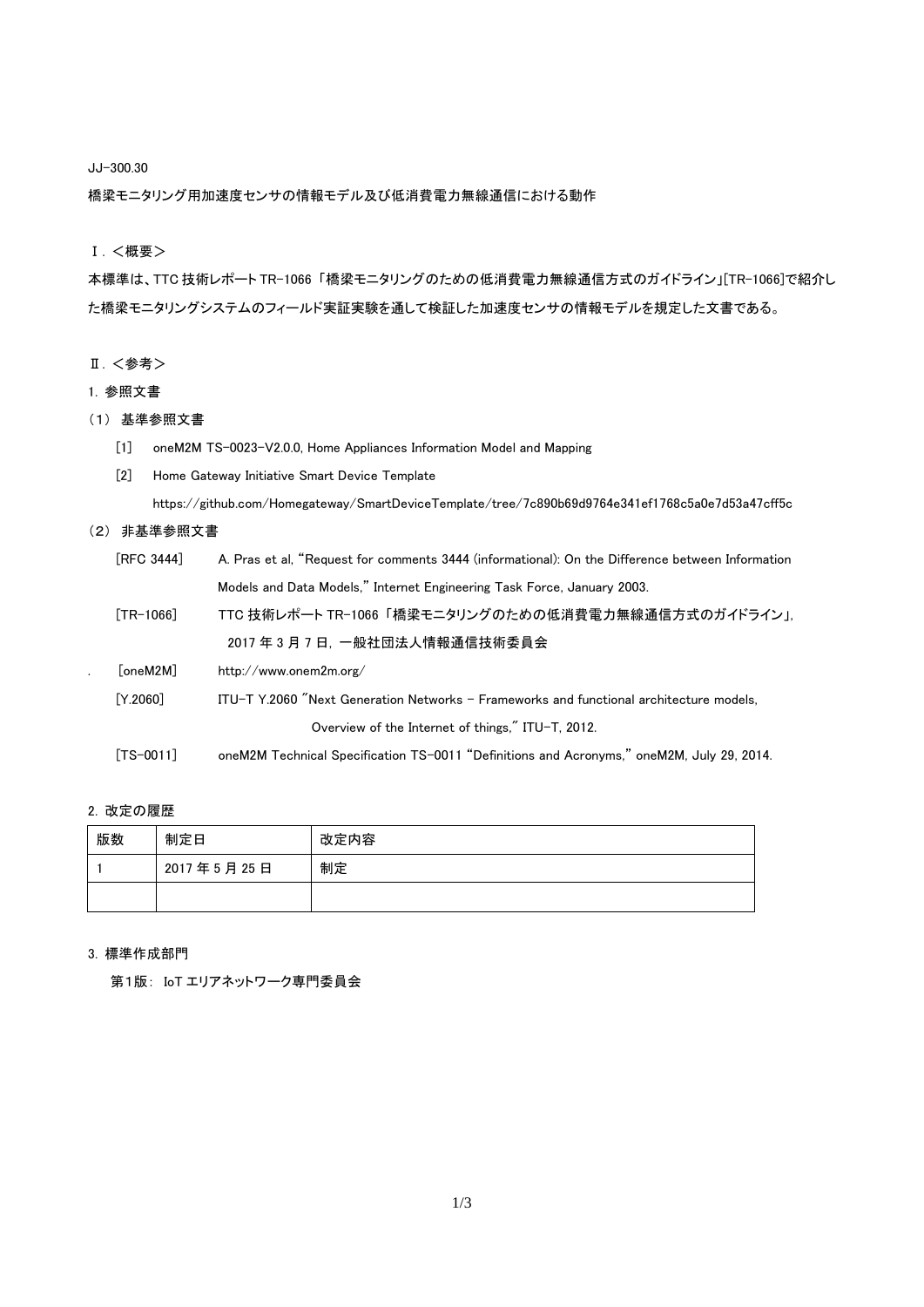Ⅲ.<目次>

- 1. はじめに
- 2. 参照文書
- 2.1. 規準参照文書
- 2.2. 非規準参照文書
- 3. 定義と略語
- 3.1. 定義
- 3.2. 略語
- 4. 本仕様の適合
- 5. 本標準の構成
- 6. 加速度センサの情報モデル
- 6.1. 情報モデルのテンプレート
- 6.2. 加速度センサの情報モデルの構成
- 6.3. デバイス
- 6.3.1. deviceAccelerationSensor (加速度センサ)
- 6.3.2. 加速度センサを構成するモジュール
- 6.4. モジュールクラス
- 6.4.1. Accelerometer(加速度計)
- 6.4.2. Timer(タイマ)
- 6.4.3. Trigger(トリガ)
- 6.4.4. Time(時刻)
- 6.4.5. Battery (バッテリ)
- 6.4.6. Initialization (初期化)
- 7. 動作仕様
- 7.1. 前提とするアーキテクチャ
- 7.2. コマンド
- 7.3. パラメータ
- 7.3.1. 時刻要求コマンドのパラメータ
- 7.3.2. 計測データ出力コマンドのパラメータ
- 7.3.3. 計測データコマンドのパラメータ
- 7.3.4. 計測データ終了コマンドのパラメータ
- 7.3.5. 地震アラームコマンドのパラメータ
- 7.3.6. 計測時刻設定コマンドのパラメータ
- 7.3.7. トリガ表示/トリガ設定コマンドのパラメータ
- 7.3.8. リソース管理番号